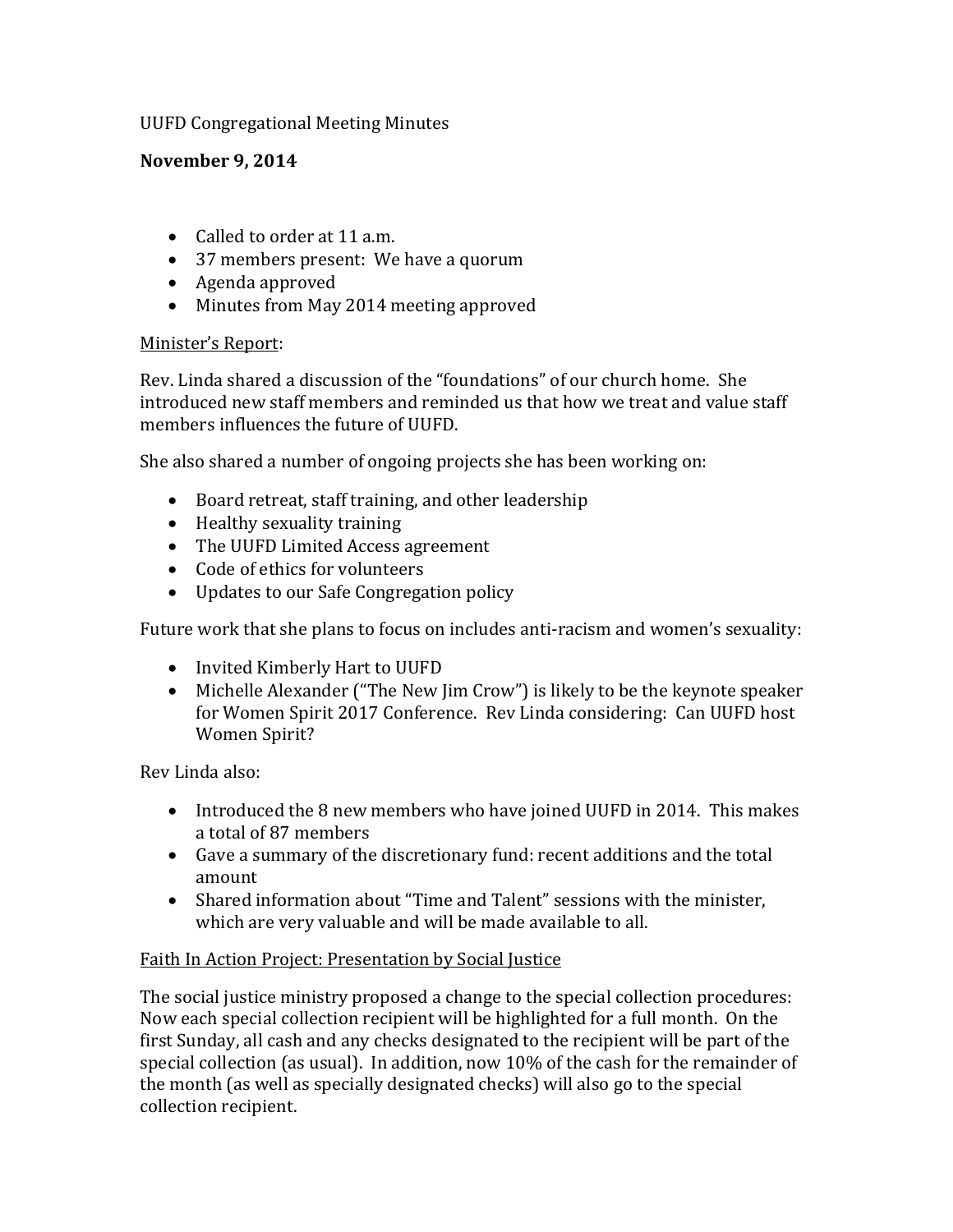This was presented with no official vote, but members asked to voice their support for the measure, and 24 were in favor, none opposed.

## Nominating Committee: Vote on Committee Members

Sue Willis, as Past President, is organizing the nominating committee. Three names were submitted: Clark Neher, Donna Veeneman, and Jeff Kowalski.

 This slate of nominees was moved, seconded, and approved with no discussion.

### Congregational Support and Development Presentation

Sharon Blake shared with us many of the duties CS and D fulfills throughout the year. They:

- Organize coffee hour and bake/provide food
- Welcome visitors
- Throw parties
- Give many rides
- Make phone calls and send cards
- Give comfort
- Contact all visitors who fill out a visitor form
- Train new greeters
- Clean the kitchen
- And more!

# Stewardship Ministry Team Presentation

Carey Boehmer shared some of the recent work the Stewardship Ministry has accomplished, including work on the kitchen. We now have 4 sinks with running water, new paint and floors, and more headroom due to venting that has been removed.

### Treasurer's Report

UUFD Treasurer Beau Anderson was ill, so Kathy Clark presented his report.

- The report went from June 2014 through beginning of Nov 2014. (43%) through the year)
- UUFD does not now pay its fair share to the UUA or MidAmerica region. Kathy emphasized that it is problematic to pay only half.
- She reviewed funds set aside for specific purposes: memorial contributions and grants, choir fund, and NPR fund.
- She asked whether pledges have gone up, down, or stayed the same.
- Dave Becker recommended that finances be reported more regularly. The board plans to share the budget monthly in the Pathfinder.